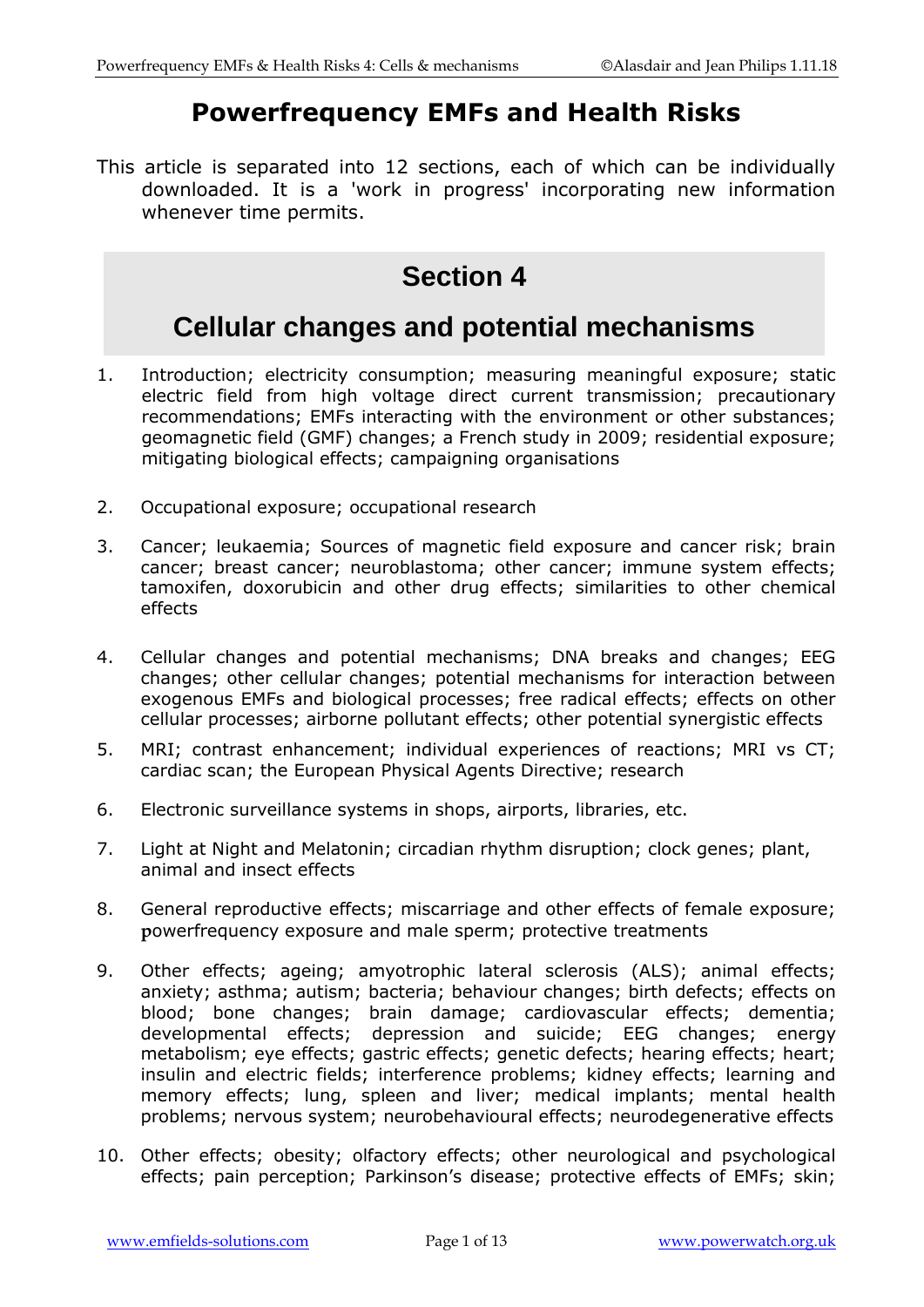sleep; synergistic effects; teeth; thyroid; weight change; some experimental problems; government advisory bodies

- 11. Positive health effects; apoptosis; cancer treatment; cell survival and differentiation; wound healing
- 12. References 937 references

### **Cellular changes and potential mechanisms**

In this section we look at EMFs and the changes that they have been found to make in DNA in cells, or in other cellular processes. We then look at some of the theories that have been proposed for the interaction between biological processes and external sources of EMFs.

The results of a study by Kesari [\(2016\)](http://www.ncbi.nlm.nih.gov/pubmed/26791000) indicated that the threshold for biological effects of ELF MFs is 10  $\mu$ T or less. Many papers frequently quoted use exposures very much higher than 10  $\mu$ T. Because of the variability of findings from the different studies it may be that the expected dose-response relationship is not a valid one, and there may be windows of effects. Bae [\(2013,](https://www.ncbi.nlm.nih.gov/pubmed/23859432) Koziorowska [2018\)](https://www.ncbi.nlm.nih.gov/pubmed/29513614) concluded that the observed differences in the study on cancer cell proliferation, which showed both showed positive and negative differences, may partially explain the poor reproducibility and controversial results of many experimental and epidemiological studies. Farina's study [\(2010\)](https://www.ncbi.nlm.nih.gov/pubmed/20707646) indicated that cell response, including oxidative stress, after acute exposure to ELF EMFs strictly depended on the cell model rather than on the applied magnetic field strength or duration of exposure. Ayşe (2010) found that a single exposure to an ELF EMF resulted in a decrease in cell differentiation, while ELF EMF applied every day for 1 h caused an increase. These findings imply that the amount of exposure time is important in determining the physiological response of cells to ELF EMFs.

A problem that was pointed out by Mild [\(2009\)](http://www.ncbi.nlm.nih.gov/pubmed/19393752) that could be occurring to confuse research findings is that ELF electromagnetic fields caused by electronic equipment such as laboratory incubators is largely unrecorded and uncontrolled. These can generate significant amounts of EMFs, up to tens of microtesla. Portelli [\(2013\)](http://www.ncbi.nlm.nih.gov/pubmed/23457052) found that the background magnetic field in biological incubators can vary by orders of magnitude within and between incubators. Exposure to such altered magnetic field environments has been experimentally shown to be sufficient to cause numerous effects in cell cultures. Examples of the effects reported vary from differential generation of free radicals and heat shock proteins to differences in cellular proliferation, differentiation, and death. Electric fields have also been shown to accelerate cell differentiation at the expense of cell proliferation (Collard [2011,](http://www.ncbi.nlm.nih.gov/pubmed/20809503) [2013\)](https://www.ncbi.nlm.nih.gov/pubmed/23257322). The inhomogeneity of the background magnetic field in incubators is a potential confounding source of the variability and reproducibility for studies performed on cell cultures.

The experimental data in the paper by Belyaev & Alipov [\(2001\)](http://www.ncbi.nlm.nih.gov/pubmed/11410336) support the idea that both harmonics and subharmonics of several biologically important ions are involved in frequencydependent ELF effects in cells of different types.

Hasanzadeh [\(2014\)](http://www.ncbi.nlm.nih.gov/pubmed/25250144) found that the expression of 189 proteins in in a neuroblastoma cell line exposed to magnetic fields changed.

### **DNA Breaks and Changes**

For some time, DNA breaks were thought to be caused only by ionising radiation (like an X-ray or a nuclear bomb) acting directly on exposed cells. However, Professor Lai and others have consistently found single and double DNA strand breaks as a result of powerfrequency magnetic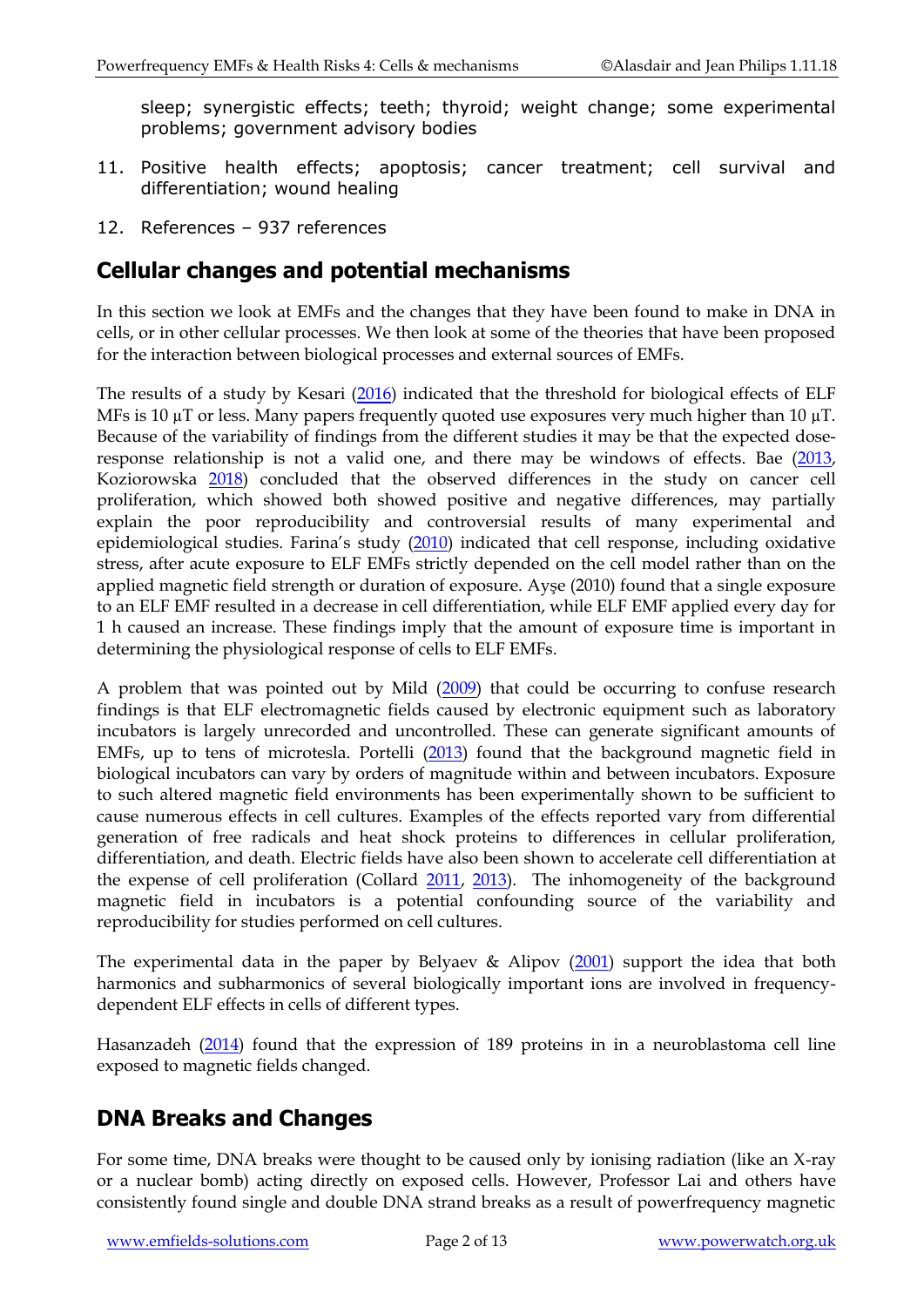fields (Lai [1998,](http://www.ncbi.nlm.nih.gov/entrez/query.fcgi?db=pubmed&cmd=Retrieve&dopt=AbstractPlus&list_uids=9685689&query_hl=8&itool=pubmed_docsum) [2004,](http://www.ncbi.nlm.nih.gov/entrez/query.fcgi?db=pubmed&cmd=Retrieve&dopt=AbstractPlus&list_uids=15121512&query_hl=8&itool=pubmed_docsum) Markkanen [2008,](http://www.ncbi.nlm.nih.gov/pubmed/18821388) Chen [2008,](http://www.ncbi.nlm.nih.gov/pubmed/18275114) Kim [2012,](https://www.ncbi.nlm.nih.gov/pubmed/22180328) Nakayama [2016\)](https://www.ncbi.nlm.nih.gov/pubmed/27430265) and a review by Phillips [\(2009\)](http://www.ncbi.nlm.nih.gov/pubmed/19264461), concluded that such breaks may have consequences for carcinogenesis and neurodegenerative diseases. The fields they exposed rat cells to were higher than are likely to be found in the normal residential environment, but were lower than the level at which DNA breaks would have been expected. Ivancsits and colleagues also found that intermittent EMF exposure led to a significant increase in single and double-strand breaks in DNA [\(2002,](http://www.ncbi.nlm.nih.gov/entrez/query.fcgi?itool=abstractplus&db=pubmed&cmd=Retrieve&dopt=abstractplus&list_uids=12160887) [2003\)](http://www.ncbi.nlm.nih.gov/entrez/query.fcgi?db=pubmed&cmd=Retrieve&dopt=AbstractPlus&list_uids=12802592&query_hl=41&itool=pubmed_docsum), as did Nikolova [\(2005\)](http://www.ncbi.nlm.nih.gov/pubmed/16116041). This effect seemed stronger in women than in men (Ahuja [1999\)](https://www.ncbi.nlm.nih.gov/pubmed/10844981). Focke [\(2010\)](http://www.ncbi.nlm.nih.gov/pubmed/19896957) and Kim [\(2010\)](http://www.ncbi.nlm.nih.gov/pubmed/20816755) confirmed these findings, suggesting that the effects could be explained by disturbances in S-phase processes and triggering of apoptosis rather than the generation of DNA damage. Ivancsits [\(2003\)](https://www.ncbi.nlm.nih.gov/pubmed/12875748) also suggested that there was an age-related slowdown of DNA repair efficiency.

A meta-analysis of 87 ELF-MF studies carried out between 1990 and 2007 found that ELF-MF exposure carried a significant risk of causing genetic damage (Vijayalaxmi & Prihoda [2009\)](http://www.ncbi.nlm.nih.gov/pubmed/19296340). Rageh [\(2012\)](http://www.ncbi.nlm.nih.gov/pubmed/23091355) concluded that there was an association between DNA damage and ELF-MF exposure in newborn rats.

Sarimov [\(2011\)](http://www.ncbi.nlm.nih.gov/pubmed/21500233) found that chromatin conformation (the combination of DNA and proteins that make up the contents of the nucleus of a cell) was affected by magnetic field exposure at high levels, but the effect differed between individuals, over time and altered according to the temperature at the time of exposure. Despite these variations, though, the authors concluded that the cells were changed by magnetic fields.

This concept that only ionising radiation could cause DNA breaks was challenged by Professor Eric Wright [\(2004\)](http://www.ncbi.nlm.nih.gov/pubmed/15070067) of Dundee University, who found effects of ionizing radiation in cells that had received no direct radiation exposure, what has become known as the bystander effect. Professor Denis Henshaw in a private communication (December 2008) said *"the word 'breakage' is a misnomer because it is not usually the site where the DNA was "hit" or "attacked" (by chemicals, radiation or whatever), rather the so-called breaks represent points of failure of the DNA replication template. The best examples here are genomic instability and the bystander effect, both nothing to do with direct 'hits' on the (parent) cell DNA".* The bystander effect is where cells that have never been hit by ionising radiation, but were in the vicinity of those that were, or even were cultured in a culture medium which had previously had cells in them that were irradiated, had DNA strand breaks induced in them. This occurs by a signalling effect from hit cells. Rossi [\(2011\)](http://www.ncbi.nlm.nih.gov/pubmed/21569849) found that cell proliferation rate and morphology of cells in one petri dish was affected by cells in a neighbouring one with no apparent chemical communication. A filter was used to screen EMFs and the changes didn't happen, leading the authors to conclude that it was intercellular electromagnetic communication, an example of the bystander effect. However Professor Henshaw continues *"Chromosomal aberrations reflecting DNA strand breaks represent replication failures in the DNA template. Such failures are associated with coding information and not necessarily quantum energy at the level associated with ionising radiation. The myriad of responses involving genetic damage seen following exposures to magnetic fields are consistent with such loss of coding information."*

In a review of 29 studies (genotoxic and epigenetic) about DNA strand breaks and magnetic fields (MFs) by Ruiz-Gómez & Martínez-Morillo [\(2009\)](http://www.ncbi.nlm.nih.gov/pubmed/19811402), the authors concluded that the differences in conclusions could be explained if *"MF could act as a co-inductor of DNA damage rather than as a genotoxic agent per se."* Okudan [\(2010\)](http://www.ncbi.nlm.nih.gov/pubmed/20424591) found no genotoxic changes in mice as a result of magnetic field exposures between 1 and 5 microtesla, although they did find higher micronucleus numbers, especially among males, at some frequencies. Luukkonen [\(2014\)](http://www.ncbi.nlm.nih.gov/pubmed/24374227) found persistently elevated levels of micronuclei in the progeny of cells exposed to 50 Hz magnetic fields, indicating an induction of genomic instability.

DNA damage was found in all cerebral areas of mice exposed to low frequency magnetic fields (Mariucci [2010\)](http://www.ncbi.nlm.nih.gov/pubmed/20569191). The damage seemed to be repairable after a 7-day exposure.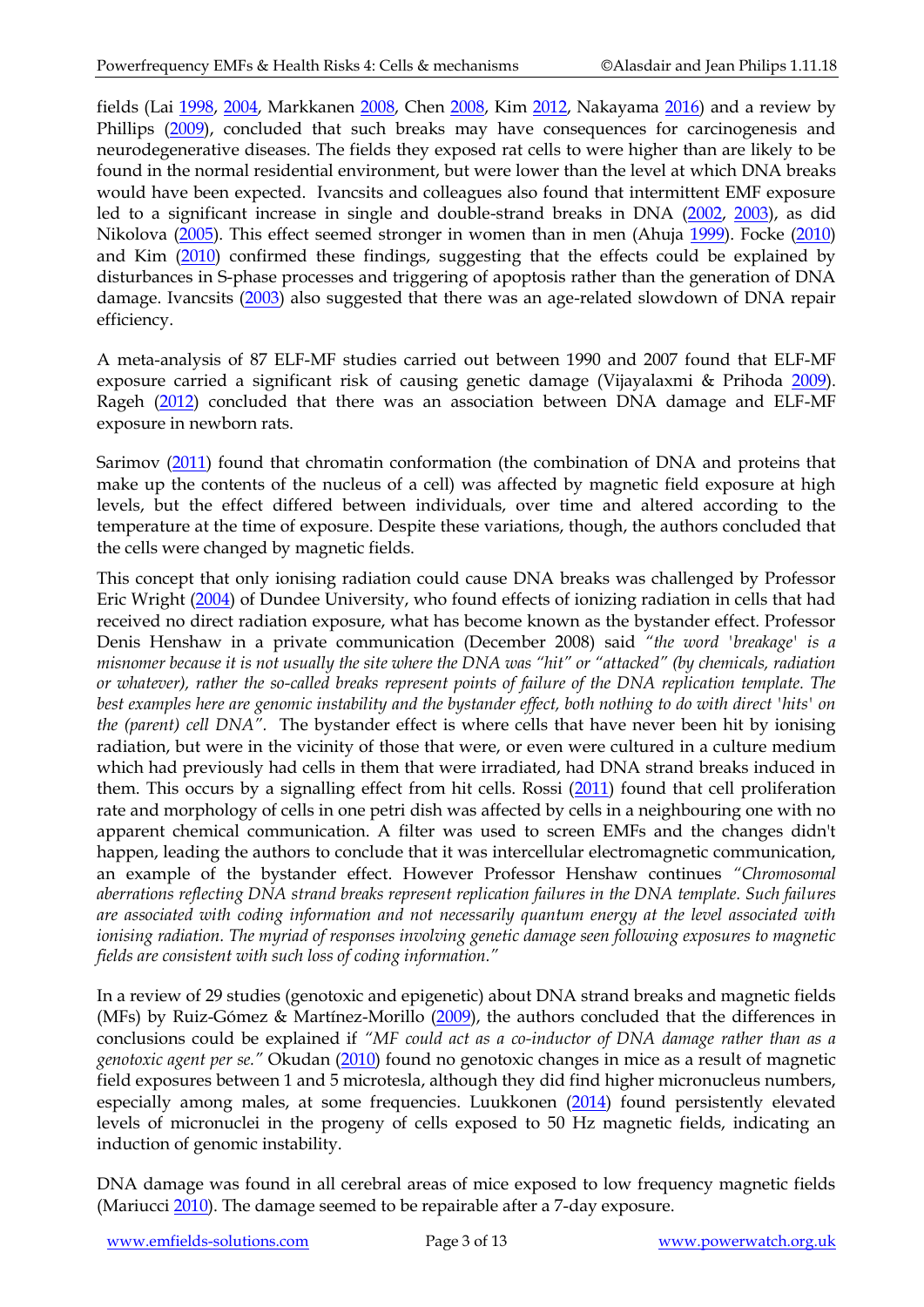Blank & Goodman [\(2009,](http://www.ncbi.nlm.nih.gov/pubmed/19268550) [2011\)](http://www.ncbi.nlm.nih.gov/pubmed/21457072) reviewed reports of increased stress protein levels and DNA strand breaks due to EMF interactions, both of which are indicative of DNA damage. They suggested that the range of interaction with EMF is a characteristic of a fractal antenna, and DNA possesses 2 characteristics of a fractal antenna, electronic conduction and self symmetry. They concluded that these properties contribute to greater reactivity of DNA with EMF in the environment, and the DNA damage could account for increases in cancer epidemiology.

Parham [\(2016\)](https://www.ncbi.nlm.nih.gov/pubmed/27656641) in a review of ELF EMF papers on links to disease reported that ELF EMF datasets were sporadically linked to human diseases, but no clear pattern emerged. Individual datasets showed some linkage to cancer, chemical dependency, metabolic disorders, and neurological disorders.

Winker [\(2005\)](http://0.244.73.123/) found that intermittent low-frequency EMFs led to considerable chromosomal damage in dividing cells.

Miyakoshi [\(2000\)](https://www.ncbi.nlm.nih.gov/pubmed/11210830) found that exposure to high density ELF-MF at more than 50 mT may potentiate X-ray-induced DNA strand breaks.

Findings by Y Liu [\(2016\)](https://www.ncbi.nlm.nih.gov/pubmed/26637059) demonstrate that miR-26b-5p could serve as a potential biomarker following 50 Hz ELF-EMF exposure, and miR-26b-5p-CCND2-mediated cell cycle regulation might play a pivotal role in the biological effects of ELF-EMFs.

## **EEG changes**

In a study by Marino [\(2004\)](http://www.ncbi.nlm.nih.gov/pubmed/15066545), each subject exhibited statistically significant changes in the EEG during presentation of the low-strength, low-frequency magnetic field. The 100% response rate suggests that the ability to detect such magnetic fields is a common property of the human nervous system. Carrubba [\(2009\)](http://www.ncbi.nlm.nih.gov/pubmed/19557602) also found changes in the EEG triggered by an external electric field. Joe Kirschvink from the California Institute of technology has been working for many years to find out about the magnetic sense detection ability in humans.

He found that when a magnetic field was rotated counterclockwise—the equivalent of the person taking part in the experiment looking to the right—there was sharp drop in alpha waves. The suppression of alpha waves, in the EEG world, is associated with brain processing: A set of neurons were firing in response to the magnetic field, the only changing variable. The neural response was delayed by a few hundred milliseconds, and Kirschvink says the lag suggests an active brain response. A magnetic field can induce electric currents in the brain that could mimic an EEG signal – but they would show up immediately.

Demir [\(2014\)](https://www.ncbi.nlm.nih.gov/pubmed/25536740) found that MF exposure has a negative effect on brain waves, and this effect becomes more evident with prolonged exposure.

Shafiei [\(2014\)](http://www.ncbi.nlm.nih.gov/pubmed/24864004) observed that significant changes in different EEG bands were caused by locally exposing different points of the brain to ELF-MF.

Magnetic fields increased the uptake of glucose into the brain, depending on the direction of the field, affecting EEG (Frilot 2nd [2011\)](http://www.ncbi.nlm.nih.gov/pubmed/21484881).

## **Other cellular changes**

Santini [\(2009\)](http://www.ncbi.nlm.nih.gov/pubmed/19399675) concluded in a review of papers looking at ELF cellular effects *"the majority of the in vitro experimental results indicate that ELF fields induce numerous types of changes in cells. Whether or not the perturbations observed at the cellular level can be directly extrapolated to negative effects in*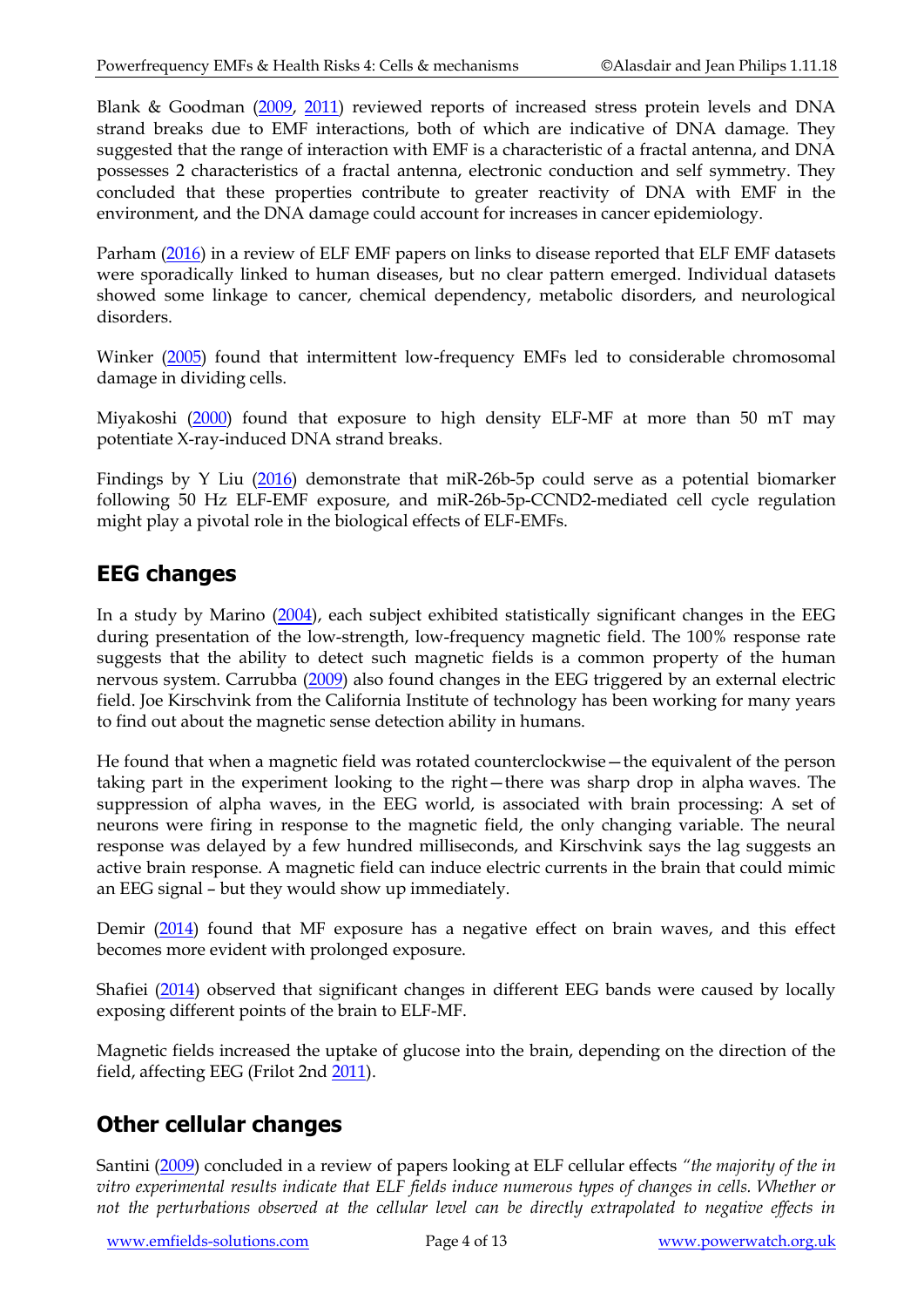*humans is still unknown. However, the myriad of effects that ELF fields have on biological systems should not be ignored when evaluating risk to humans from these fields and, consequently, in passing appropriate legislation to safeguard both the general public and professionally-exposed workers".* The results of a study by Ke [\(2008\)](http://www.ncbi.nlm.nih.gov/pubmed/18464070) suggested that membrane receptors could be one of the most important targets where extremely low frequency (ELF) MF interacts with cells, and Ras may participate in the signal transduction process of 50 Hz MF. A 'noise' MF could inhibit these effects caused by ELF-MF.

Adherens (AJ) and tight junctions (TJ), as integrated parts of the junctional complex, are specialized regions of the cell membrane in epithelial cells. They are responsible for cell-to-cell interactions and also have great importance in cellular signalling. Somosy [\(2004\)](http://www.ncbi.nlm.nih.gov/pubmed/15517105) demonstrated that magnetic fields are able to modify the distribution of TJ and AJ structural proteins.

Lahijani [\(2009\)](http://www.ncbi.nlm.nih.gov/pubmed/20017630) also found a variety of cellular changes which resulted in deformities when chicks were exposed to EMFs before hatching.

Kaune [\(2002\)](http://www.ncbi.nlm.nih.gov/sites/entrez?Db=pubmed&Cmd=ShowDetailView&TermToSearch=12395418&ordinalpos=3&itool=EntrezSystem2.PEntrez.Pubmed.Pubmed_ResultsPanel.Pubmed_RVDocSum) found that the membranes of living cells may be affected by power frequency electric and/or magnetic fields at levels below those set by thermal noise limits. Cellini [\(2008\)](http://www.ncbi.nlm.nih.gov/pubmed/18175330) found changes in cell division in E. Coli exposed to EMFs. Sert [\(2011\)](http://www.ncbi.nlm.nih.gov/pubmed/21554099) found intracellular Ca(2+) accumulation in cardiac ventricles increased in rats exposed to ELF magnetic field. No effect of ELF-EMFs was found in the proteins of the autonomic nervous system (Benfants [2008\)](http://www.ncbi.nlm.nih.gov/pubmed?term=18572378).

Blank [\(2005\)](http://www.ncbi.nlm.nih.gov/pubmed/16189824) suggested that transient charges in the particular enzymes could provide a trigger for the sequence of conformation changes that are part of the ion transport mechanism. If the distributions of transient electrons and protons in the membrane are affected by their concentration and the membrane potential, as expected from electric double layer theory, this can account for the different effects of low frequency electric and magnetic fields, as well as for the observation that membrane hyperpolarization reverses the ATPase reaction to generate ATP.

In [2004](http://www.ncbi.nlm.nih.gov/pubmed/15095282) Blank & Goodman suggested that EMFs could stimulate transcription by interacting with electrons in DNA to destabilize the H-bonds holding the two DNA strands together. Such a mechanism is consistent with the low electron affinity of the bases in previously identified electromagnetic response elements (EMREs) needed for EM field interaction with DNA. It is also in line with both endogenous and in vitro stimulation of biosynthesis by electric fields. The frequency response of several EM sensitive biological systems suggests that EM fields require repetition and are most effective at frequencies that coincide with natural rhythms of the processes affected.

Bone marrow cells were affected by ELF-MF (Erdal [2007\)](http://www.ncbi.nlm.nih.gov/pubmed/17452120), without any chemicals or differentiation factors (Cho H [2012\)](http://www.ncbi.nlm.nih.gov/pubmed/22848041).

In [2006,](http://www.ncbi.nlm.nih.gov/pubmed/17178582) Blackman reviewed work on EMF exposure, asking whether it could cause alterations in the physiology of developing organisms. He particularly mentions reports that indicate that exposure of chicken eggs to electric fields of 10 volts per metre could cause the brain tissue of the hatched chickens to respond differently in a particular test, and subsequently that chemical sensitivity could develop in individuals with a history of power-line exposure. He wondered whether the ambient electromagnetic environment can leave an imprint on developing organisms and if such imprint changes have the potential for health consequences.

Gok [\(2016\)](https://www.ncbi.nlm.nih.gov/pubmed/25496054) felt that prenatal and/or postnatal exposure of rats to a 50 Hz electric field might influence evoked potentials. Lipid peroxidation in the brain and retina might be associated with this effect.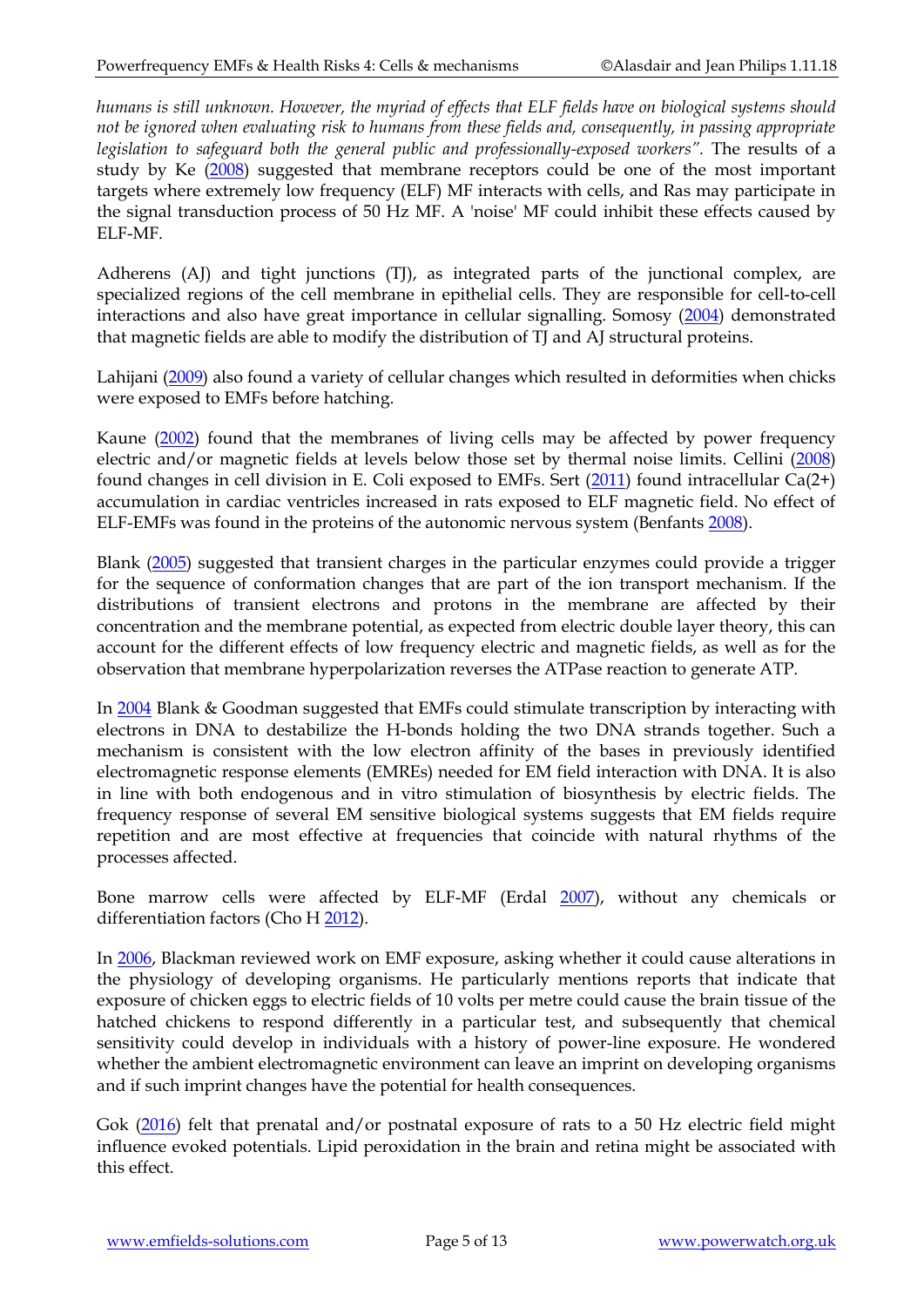Fifty Hz electric field may decrease plasma total cholesterol and triglyceride levels in rodents significantly, especially with long-term exposure (Coskun & Comlekci [2010\)](http://www.ncbi.nlm.nih.gov/pubmed/21088055). Coskun [\(2009\)](http://www.ncbi.nlm.nih.gov/pubmed/18563561) also found that intermittent and continuous magnetic field exposures affect various tissues in a distinct manner because of having different tissue antioxidant status and responses. Torres-Duran [\(2007\)](http://www.ncbi.nlm.nih.gov/pubmed/18021407) found that single exposures to ELF-EMF increased the serum values of high density lipoproteins (HDL-C), the liver content of lipoperoxides and decreased total cholesterol of the liver. The mechanisms for the effects of ELF-EMF on lipid metabolism are not well understand yet, but could be associated to the nitric oxide synthase EMF-stimulation.

Gerardi [\(2008\)](http://www.ncbi.nlm.nih.gov/pubmed/18380892?ordinalpos=1&itool=EntrezSystem2.PEntrez.Pubmed.Pubmed_ResultsPanel.Pubmed_DefaultReportPanel.Pubmed_RVDocSum) found *"evidence that long term exposure to electromagnetic fields with a well defined frequency may have relevant effects on parameters such as body weight, blood glucose and fatty acid metabolism."* Touitou [\(2012\)](https://www.ncbi.nlm.nih.gov/pubmed/22261092) reported that long-term exposure to 50 Hz magnetic in healthy men could induce some biological modifications of certain blood parameters (sodium, chloride, phosphorus, glucose). Giorgi [\(2011\)](http://www.ncbi.nlm.nih.gov/pubmed/21504343) found that ELF magnetic field exposure affected cell transposition activity, and the effects critically depend on the wave shape of the field, but not on the frequency and the exposure time, at least in the range observed in that particular study. ELF-Lin [\(2016\)](https://www.ncbi.nlm.nih.gov/pubmed/27630630) found that EMF and RF-EMF exposure can upregulate the expression of genes involved in glucose transportation. Energy metabolism is closely related with the cell response to environmental stress including EMF exposure.

Bonhomme-Faivre [\(1998a](https://www.ncbi.nlm.nih.gov/pubmed/9570342)) measured changes in hematological, biochemical and cortisol parameters in 6-week-old Swiss mice continuously exposed to ELF generated by a transformer station. Changes were observed over time, including both decreases and increases in numbers. Individual differences in sensitivity were observed, as some mice showed a significant decrease in the leukocyte, neutrophil and other counts, whilst in others there was a significant increase (de Kleij[n 2016\)](https://www.ncbi.nlm.nih.gov/pubmed/27553635).

Power frequency magnetic fields can be one of the factors involved in the aetiology of semicircular lipoatrophy (SL), an idiopathic condition characterized by atrophy of subcutaneous fatty tissue (Martínez [2015\)](http://www.ncbi.nlm.nih.gov/pubmed/26625130).

Makarov & Khmelinskii [\(2014\)](http://www.ncbi.nlm.nih.gov/pubmed/23977947) found that a combination of environmental three-dimensional oscillating low-frequency electric and magnetic fields increased or decreased the lifespan of drosophila melanogaster. They hypothesised that they slowed down or accelerated metabolic processes by inducing vibrational motions at a sub-cellular or larger scale.

Exposure to 50 Hz EMFs increased the frequency of micronucleated polychromatic erythrocyte in mouse bone marrow, expressing a genotoxic capacity (Alcara[z 2014\)](http://www.ncbi.nlm.nih.gov/pubmed/23781994).

Repeated exposure to extremely low frequency magnetic fields (ELF-MF) increases locomotor activity (Shin [2011\)](http://www.ncbi.nlm.nih.gov/pubmed/22110371).

#### **Potential mechanisms for interaction between exogenous EMFs and biological processes**

Magnetic material is present in a wide range of grain sizes in parts of the brain (Schultheiss-Grassi [1999\)](http://www.ncbi.nlm.nih.gov/pubmed/9878742). This is likely to be involved in the interaction with external magnetic fields. It has been suggested that there may be a relationship between excess iron accumulation in the brain and neurological and neurodegenerative diseases. Brem [\(2006\)](http://www.ncbi.nlm.nih.gov/pubmed/17015303) found that brain tumour tissue contained an elevated amount of iron oxide.

Though experiments may be contradictory or inconclusive, nevertheless, it is suggested that EMFs could act by: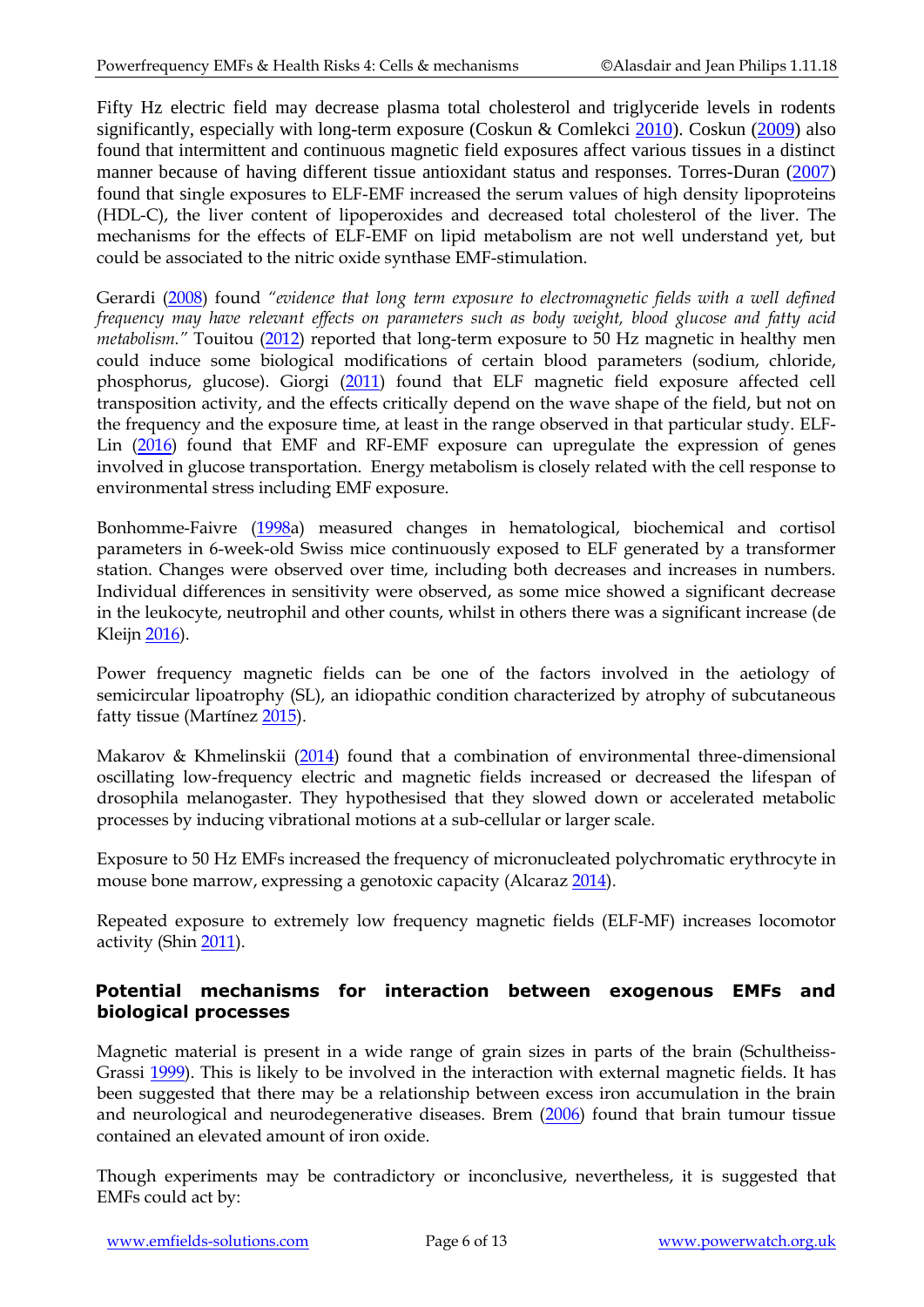- Directly increasing the level of harmful free radicals within the body
- Affecting other cellular processes, including tumour promotion, some of which may not even have been investigated as yet, including quantum-like processing of mental information in the brain (Khrennikov [2011\)](http://www.ncbi.nlm.nih.gov/pubmed/21683119)
- Decreasing the level of the protective hormone melatonin
- Affecting exposure to airborne pollutants, making them more harmful
- Other synergistic effects

#### **Free radical effects**

In body tissue free radicals are dangerous high-energy particles that damage cells and can both cause and accelerate the progression of cancer. Timmel & Henbest [\(2004\)](http://www.ncbi.nlm.nih.gov/pubmed/15539359) were among the first to show that exposure to EMFs can increase the yield of free radicals by more than 60%. The theory was reviewed by Simkó & Mattsson [\(2004\)](http://www.ncbi.nlm.nih.gov/pubmed/15352165), who concluded that EMFs cause a general increase in the levels of free radicals, including field polarisation differences (Mannerling [2010\)](https://www.ncbi.nlm.nih.gov/pubmed/20582429), which could explain the diverse and often inconsistent nature of observed effects of EMFs, free radicals being intermediaries in many natural processes. Martínez-Sámano [\(2010\)](http://www.ncbi.nlm.nih.gov/pubmed/20701462) found that 2 hours of 60 Hz EMF exposure might immediately alter the metabolism of free radicals decreasing antioxidant activity in the heart and the kidneys, and systems controlling the brain oxidative balance (Martínez-Sámano [2012\)](http://www.ncbi.nlm.nih.gov/pubmed/22560984), including reducing melatonin levels (Tiwari [2013\)](https://www.emf-portal.org/en/article/26400). Ciejka [\(2011\)](https://www.ncbi.nlm.nih.gov/pubmed/22314568) showed that ELF-MF applied for 30 min/day for 10 days could affect free radical generation in the brain. Prolongation of the exposure to ELF-MF (60/min/day) caused adaptation to this field. The effect of ELF-MF irradiation on oxidative stress parameters depends on the time of animal exposure to magnetic fields. ELF-EMFs were found to interfere with chemical reactions involving free radical production (Patruno [2015\)](http://www.ncbi.nlm.nih.gov/pubmed/25498893).

Experiments on mice (Rollwitz [2004,](http://www.ncbi.nlm.nih.gov/pubmed/15541292?ordinalpos=3&itool=EntrezSystem2.PEntrez.Pubmed.Pubmed_ResultsPanel.Pubmed_RVDocSum) Crumpton [2005,](http://www.ncbi.nlm.nih.gov/pubmed/16147518) Frahm [2006\)](http://www.ncbi.nlm.nih.gov/sites/entrez?Db=pubmed&Cmd=ShowDetailView&TermToSearch=16598759&ordinalpos=1&itool=EntrezSystem2.PEntrez.Pubmed.Pubmed_ResultsPanel.Pubmed_RVDocSum) found that magnetic fields (or electric fields Guler [2008\)](http://www.ncbi.nlm.nih.gov/pubmed/18661381) stimulated the formation of free radicals and also macrophage activity. Some applications of EMFs were found to increase free radicals, whilst others did not (Güler 2007). Exposure to some, but not all, frequencies changes the cell cycle of human fibroblasts (connective tissue involved in wound healing), which may be an effect of free radical concentration (Cridland [1999\)](http://www.ncbi.nlm.nih.gov/pubmed/10495310).

Wolf [\(2005\)](http://www.ncbi.nlm.nih.gov/sites/entrez?Db=pubmed&Cmd=ShowDetailView&TermToSearch=15777847&ordinalpos=2&itool=EntrezSystem2.PEntrez.Pubmed.Pubmed_ResultsPanel.Pubmed_RVDocSum) found a dose-dependent increase in DNA damage after exposure to EMFs. Antioxidant administration reduced the damage, suggesting that redox reactions were involved. DNA damage could arise as a result of persistently elevated free radical concentrations (Lupke [2004\)](http://www.ncbi.nlm.nih.gov/pubmed/15621717), caused by long-term EMF exposure, or via the radical pair mechanism (Montoya [2017\)](https://www.ncbi.nlm.nih.gov/pubmed/27399314), by which magnetic fields increase the lifetime of free radicals, allowing more DNA damage to occur (Rollwitz [2004,](http://www.ncbi.nlm.nih.gov/pubmed/15352165) Henshaw 2008, Eleuteri [2009,](http://www.ncbi.nlm.nih.gov/pubmed/19672456) Buchachenko [2016\)](http://www.ncbi.nlm.nih.gov/pubmed/26769167). Yokus found in his studies [\(2005,](http://www.ncbi.nlm.nih.gov/sites/entrez?Db=pubmed&Cmd=ShowDetailView&TermToSearch=15788236&ordinalpos=3&itool=EntrezSystem2.PEntrez.Pubmed.Pubmed_ResultsPanel.Pubmed_RVDocSum) [2008\)](http://www.ncbi.nlm.nih.gov/pubmed/18979312) that magnetic field exposure prolonged the life of free radicals detectable up to 100 days after exposure. There seemed to be a window effect and the higher levels of exposure did not have the same effect as lower ones.

Yoshikawa [\(2000\)](http://www.ncbi.nlm.nih.gov/sites/entrez?Db=pubmed&Cmd=ShowDetailView&TermToSearch=10927193&ordinalpos=34&itool=EntrezSystem2.PEntrez.Pubmed.Pubmed_ResultsPanel.Pubmed_RVDocSum) found that low frequency EMFs enhanced the level of nitric oxide that had been experimentally induced, thus increasing oxidative stress. Nitric oxide has been associated with obsessive compulsive disorder-like behaviour (Salunke [2014\)](http://www.ncbi.nlm.nih.gov/pubmed/24780504). Falone [\(2007\)](http://www.ncbi.nlm.nih.gov/pubmed/17662640) and Di Loreto [\(2009\)](https://www.ncbi.nlm.nih.gov/pubmed/19115234) found that 50 Hz EMFs reduced cell tolerance to oxidative attacks and Emre [\(2011\)](http://www.ncbi.nlm.nih.gov/pubmed/20824388) suggested a link between magnetic field exposure, oxidative stress, and induced cell death. Tayefi [\(2010\)](http://www.ncbi.nlm.nih.gov/pubmed/22427754) found that prenatal exposure to EMF causes oxidative stress, apoptosis and morphological pathology in myocardium of rat pups. Türközer [\(2008\)](http://www.ncbi.nlm.nih.gov/pubmed/18661374) and Akdag [\(2010\)](http://www.ncbi.nlm.nih.gov/pubmed/20177816) found no change in cell death, but increased oxidative stress, and diminished antioxidant defence system. Selaković [\(2013\)](https://www.ncbi.nlm.nih.gov/pubmed/23292355) found the amount of oxidative stress was higher in middle-aged animals. Regoli [\(2005\)](http://www.ncbi.nlm.nih.gov/pubmed/16298687), Chu [\(2011,](http://www.ncbi.nlm.nih.gov/pubmed/22131325) [2012\)](http://www.ncbi.nlm.nih.gov/pubmed/22496058), Akpinar [\(2012\)](https://www.ncbi.nlm.nih.gov/pubmed/23045992), Seifirad [\(2014\)](http://www.ncbi.nlm.nih.gov/pubmed/25152870), Manikonda [\(2014\)](http://www.ncbi.nlm.nih.gov/pubmed/24334533) and Gok [\(2014\)](https://www.ncbi.nlm.nih.gov/pubmed/24811084) also found an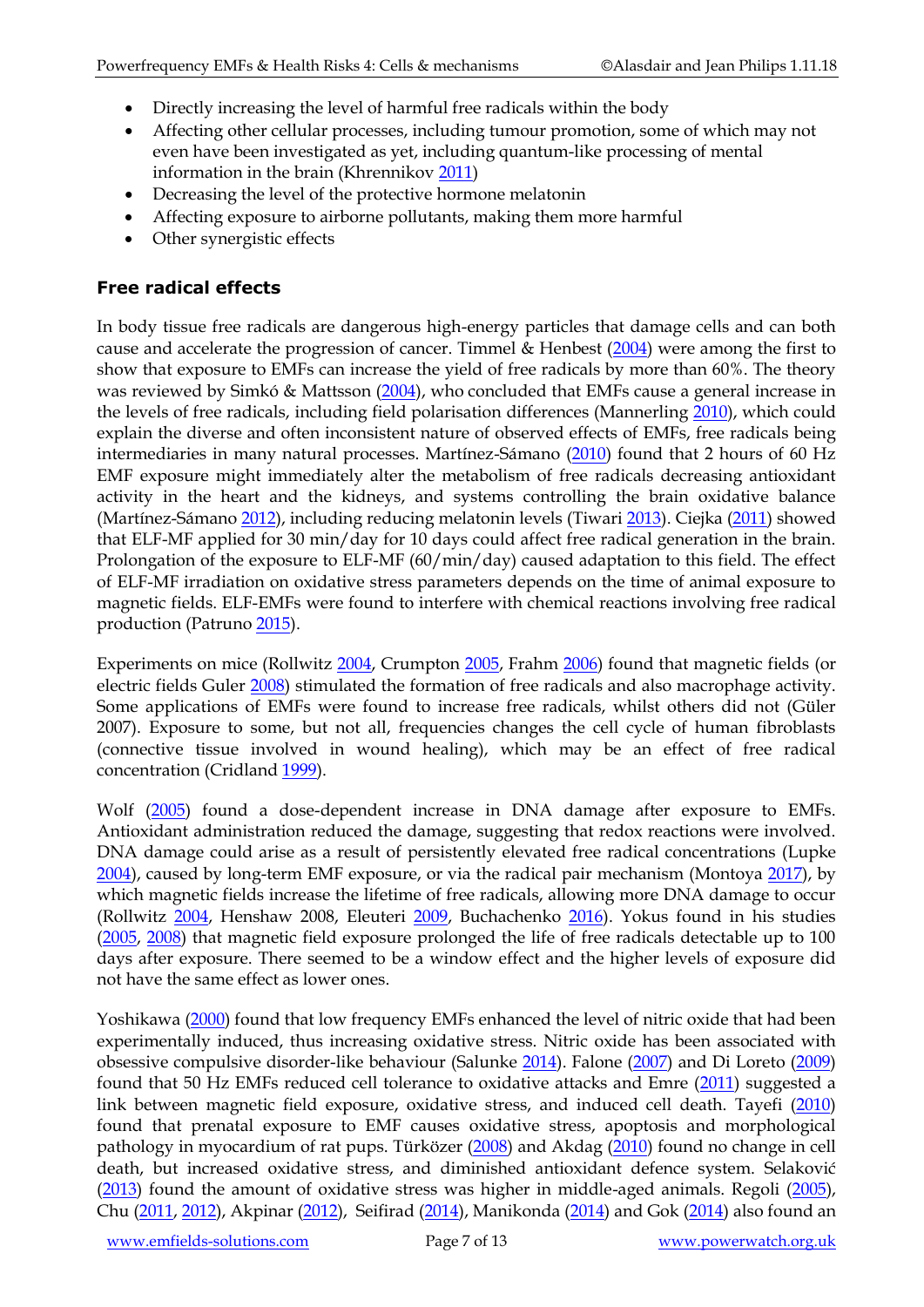increase in oxidative stress after ELF exposure. Some of these results were at exposure levels which would be rarely encountered even in occupational circumstances, so the relevance may not be clear. The ELF electric fields used in a study by Harakawa [\(2005\)](http://www.ncbi.nlm.nih.gov/pubmed/16037959) decreased the lipid peroxide level in an oxidatively stressed rat.

Polanaik [\(2010\)](http://www.ncbi.nlm.nih.gov/pubmed/20335516) suggested that vitamin E supplementation might decrease susceptibility to liquid peroxidation in tumour cells and that EMFs would reduce its effectiveness.

A review of the epidemiologic and experimental research on the potential carcinogenic effects of extremely low frequency electromagnetic fields (ELF EMF) by Simkó [\(2007\)](http://www.ncbi.nlm.nih.gov/sites/entrez?Db=pubmed&Cmd=ShowDetailView&TermToSearch=17456027&ordinalpos=1&itool=EntrezSystem2.PEntrez.Pubmed.Pubmed_ResultsPanel.Pubmed_RVDocSum) led her to conclude that *"modulations on the oxidant and antioxidant level through ELF-EMF exposure can play a causal role in cancer development".*

The increase of free radicals generation was observed after 30 and 90 min exposure of platelets to magnetic fields found in cars (Buczyński [2005\)](http://www.ncbi.nlm.nih.gov/pubmed/16119619).

#### **Effects on other cellular processes**

Binhi [\(2008\)](http://www.ncbi.nlm.nih.gov/pubmed/18661373) suggested that magnetic nanoparticles in the human body may be one of the avenues by which EMFs may be implicated in the development of childhood leukaemia. Changes in levels of cellular proteins or ions can affect cell function (such as removing unnecessary or damaged cells) and cause cancer cells to develop. Some experiments have shown that EMFs affect these functions (Sulpizio [2011\)](http://www.ncbi.nlm.nih.gov/pubmed/21826706), though they have been difficult to reproduce and therefore remain controversial.

Delle Monache [\(2008\)](http://www.ncbi.nlm.nih.gov/pubmed/18512694) found low frequency fields affected angiogenesis (the growth of new blood vessels, which can change tumours from a dormant state to a malignant one). Calcium ions play a critical role in determining the rate of cell division, and the overall evidence is that magnetic fields induce changes in apoptosis (cell death), according to a review & paper by Santini [\(2005b](http://www.ncbi.nlm.nih.gov/pubmed/15962758), [2005\)](https://www.ncbi.nlm.nih.gov/pubmed/16019920), and a study by McCreary [\(2006\)](http://www.ncbi.nlm.nih.gov/pubmed/16715520).

Luo [\(2014\)](http://www.ncbi.nlm.nih.gov/pubmed/25462671) found that ELF-EMF exposure specifically influences some intracellular calcium dynamics. Changes in B lymphocytes can also change cellular division rates. Y Li & Héroux [\(2014\)](http://www.ncbi.nlm.nih.gov/pubmed/23915261) found that biological effects of MFs are connected to an alteration in the structure of water which they felt may be environmentally important, in view of the central roles played in human physiology by ATPS and AMPK, particularly in their links to diabetes, cancer and longevity. A series of studies (Dibirdik [1998,](http://www.ncbi.nlm.nih.gov/pubmed/9461594) Kristupaitis [1998\)](http://www.ncbi.nlm.nih.gov/pubmed/9575194) demonstrated EMF effects that made cells more likely to become cancerous. Basile [\(2011\)](http://www.ncbi.nlm.nih.gov/pubmed?term=21302292) found that the expression of the anti-apoptotic protein BAG3 was changed as a result of ELF exposure. The authors suggested that this may contribute to melanoma cell survival and/or resistance to cancer therapy. Boscolo [\(2001\)](http://www.ncbi.nlm.nih.gov/pubmed/11327385) demonstrated a reduction of blood NK lymphocytes and of the production of interferon in workers exposed to low frequency EMFs in a museum. However, the original results have not yet been replicated, perhaps pointing to the need to tighten experimental protocols. D'Angelo ([2015\)](http://www.ncbi.nlm.nih.gov/pubmed/25561888) found that the expression of chemokine MCP-1 which regulates the migration and infiltration of memory T cells, natural killer (NK), monocytes and epithelial cells, and which has been demonstrated to be induced and involved in various diseases, was modified by EMF exposure in different cell types. It might affect the metabolism and functions related to neurodegenerative processes.

Wahab [\(2007\)](http://www.ncbi.nlm.nih.gov/pubmed/17080456) proposed that DNA crosslinking at the replication fork is a model which could explain the mechanistic link between ELF EMF exposure and increased sister chromatid exchange (SCE) frequency.

[www.emfields-solutions.com](http://www.emfields-solutions.com/) Page 8 of 13 [www.powerwatch.org.uk](http://www.powerwatch.org.uk/) Electromagnetic fields were found to regulate the orientation of epithelial cell (epithelial cells include secretion, selective absorption, protection, transcellular transport and detection of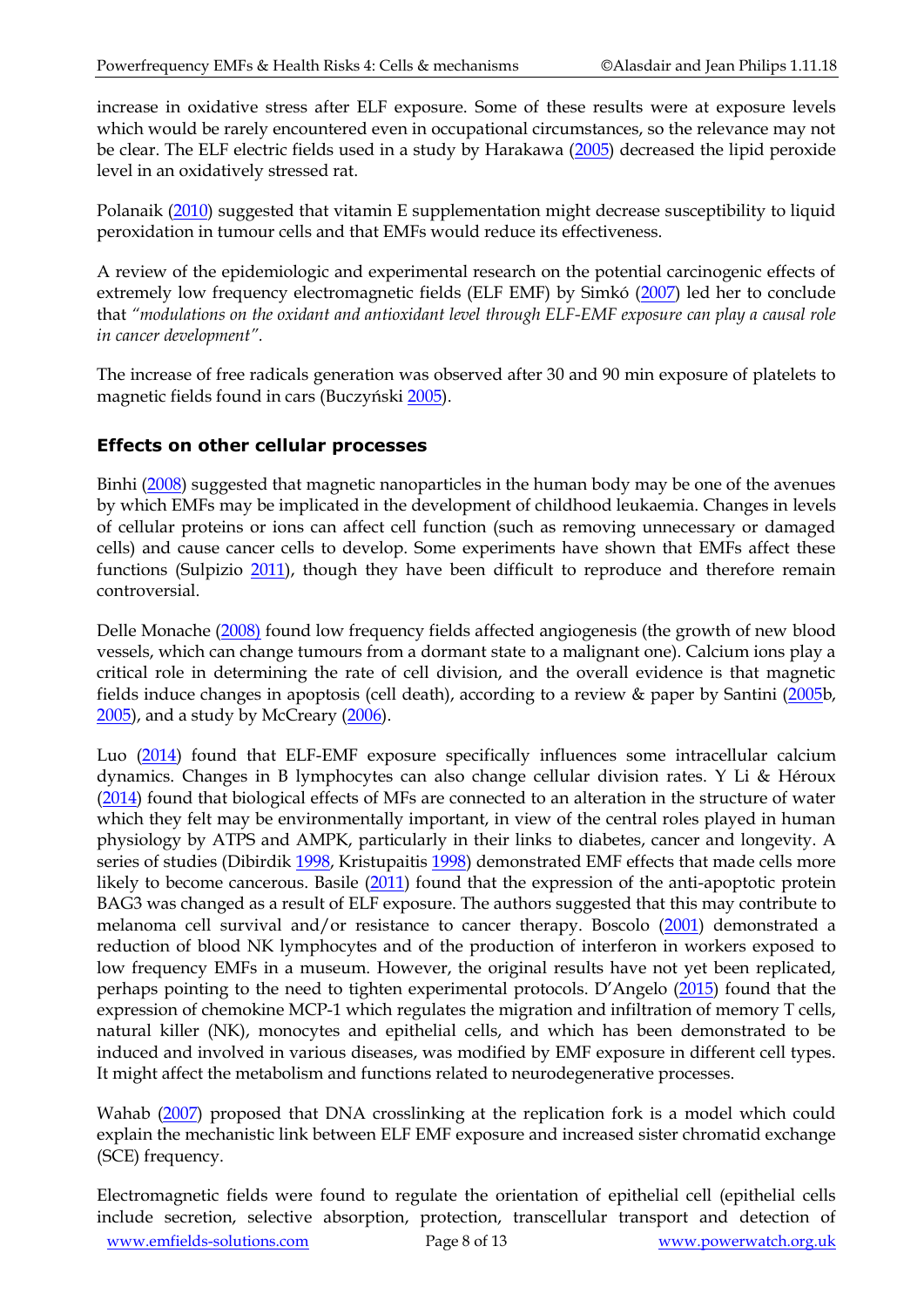sensation) division and cause their directional movement (Zheleznov [2009\)](http://www.ncbi.nlm.nih.gov/pubmed/20143542). Applied electric fields of physiological strength were shown to produce significant mechanical torques at the cellular level (Hart [2010\)](http://www.ncbi.nlm.nih.gov/pubmed/19593781).

ELF-EMF exposure was found to exert significant effects on synaptic activity, dependent on the structure and neuronal network of the affected region (Varro [2009,](http://www.ncbi.nlm.nih.gov/pubmed/19572331) Azanza [2013,](http://www.ncbi.nlm.nih.gov/pubmed/24012769) Komaki [2014\)](http://www.ncbi.nlm.nih.gov/pubmed/24727530). EMFs were found to have different neuronal effects depending on the neuron spiking pattern. The authors (Yi [2014\)](http://www.ncbi.nlm.nih.gov/pubmed/24344694) concluded *"Compared with tonic spiking, bursting dynamics are less sensitive to the perturbations of ELF MF exposure. Further, ELF MF exposure is more prone to perturb neuronal spike times relative to spiking frequency. Our finding suggests that the resonance may be one of the neural mechanisms underlying the modulatory effects of the low-intensity ELF MFs on neuronal activities."* 

ELF EMFs induced molecular changes during the differentiation of embryonic neural stem cells (Ma [2014\)](http://www.ncbi.nlm.nih.gov/pubmed/24595264). Yan [\(2010\)](https://www.ncbi.nlm.nih.gov/pubmed/20923323) found that exposure to extremely low frequency magnetic fields could influence the growth (decreased cell number under exposure) and metabolism (increased osmolality and increased extracellular sodium and potassium concentrations) of human mesenchymal stem cells, but had no significant effect on cell differentiation.

Cells are not autonomous units responding to damage as independent entities. Recently, there have been many reports of effects arising in non-irradiated cells as a consequence of inter-cellular communication. These non-targeted effects have been demonstrated in the descendants of irradiated cells (radiation-induced genomic instability) and in cells that have received signals produced by neighbouring irradiated cells (radiation-induced bystander effects) but the expression of such effects is significantly influenced by genetic factors (Wright 2008).

Evidence for indirect effects as a result of the 'bystander effect' has been shown by Wright and Mair (2008). Mair suggested that *"EMF carcinogenesis involves the transport by macrophages of toxins (possibly including free radicals) to sites of infection or tumour localisation. This could increase mutation rates at these sites, perhaps promoting malignancy by introducing mutations, or by increasing the DNA instability of small early tumours, thereby engendering a more aggressive phenotype."* Mair also suggested that EMFs could be mutagenic on their own, or could potentiate ionizing radiation mutations. Pokorný [\(2009\)](http://www.ncbi.nlm.nih.gov/pubmed/19811394) also suggested that *"Local invasion, detachment, and metastasis of cancer cells are subsequent events of disturbed electromagnetic interactions."*

Repacholi & Greenebaum [\(1999\)](http://www.ncbi.nlm.nih.gov/pubmed/10194557) suggested that induced currents circulate mostly in the extracellular medium, and may be responsible for alterations in ion transport across membranes, voltage sensitive or other channels, membrane protein function, or binding of hormones or mitogens at the cell surface (Calabrò [2013\)](http://www.ncbi.nlm.nih.gov/pubmed/23970948). To have a meaningful biological effect, signals from external fields must be either greater than the endogenous levels, or discernible in a different manner. This study was reported by McNamee [\(2009\)](http://www.ncbi.nlm.nih.gov/pubmed/19221783) who commented that EMFs may act on a molecular, cellular or organ level.

Sun [\(2010\)](http://www.ncbi.nlm.nih.gov/pubmed/21063117) concluded that 50-Hz magnetic field (MF) exposure for 72 hours could inhibit the hormone secretion of trophoblasts, and an incoherent MF of equal intensity could completely eliminate the effects induced by the 50-Hz MF.

Atasaoy [\(2009\)](http://www.ncbi.nlm.nih.gov/pubmed/19827334) suggested that electromagnetic fields could affect the functional capacity of the peripheral blood mononuclear cells by changing their adhesion ability. They wondered if these alterations were the signs of immune system changes. Selmaoui [\(2011\)](http://www.ncbi.nlm.nih.gov/pubmed/21710276) showed that 50-Hz magnetic field exposure significantly increased IL-6, a protein that is part of the human immune response. Qiu [\(2010\)](http://www.ncbi.nlm.nih.gov/pubmed/20435084) indicated that protein kinase C signalling was involved in electromagnetic pulse-induced blood brain barrier permeability change. The magnetic field levels were at the top of ICNIRP-allowed occupational levels, but these effects should be looked at again. A study by Di Giampaolo [\(2006\)](http://www.ncbi.nlm.nih.gov/pubmed/17291405?ordinalpos=12&itool=EntrezSystem2.PEntrez.Pubmed.Pubmed_ResultsPanel.Pubmed_RVDocSum) found that high magnetic field levels in a museum workplace affected the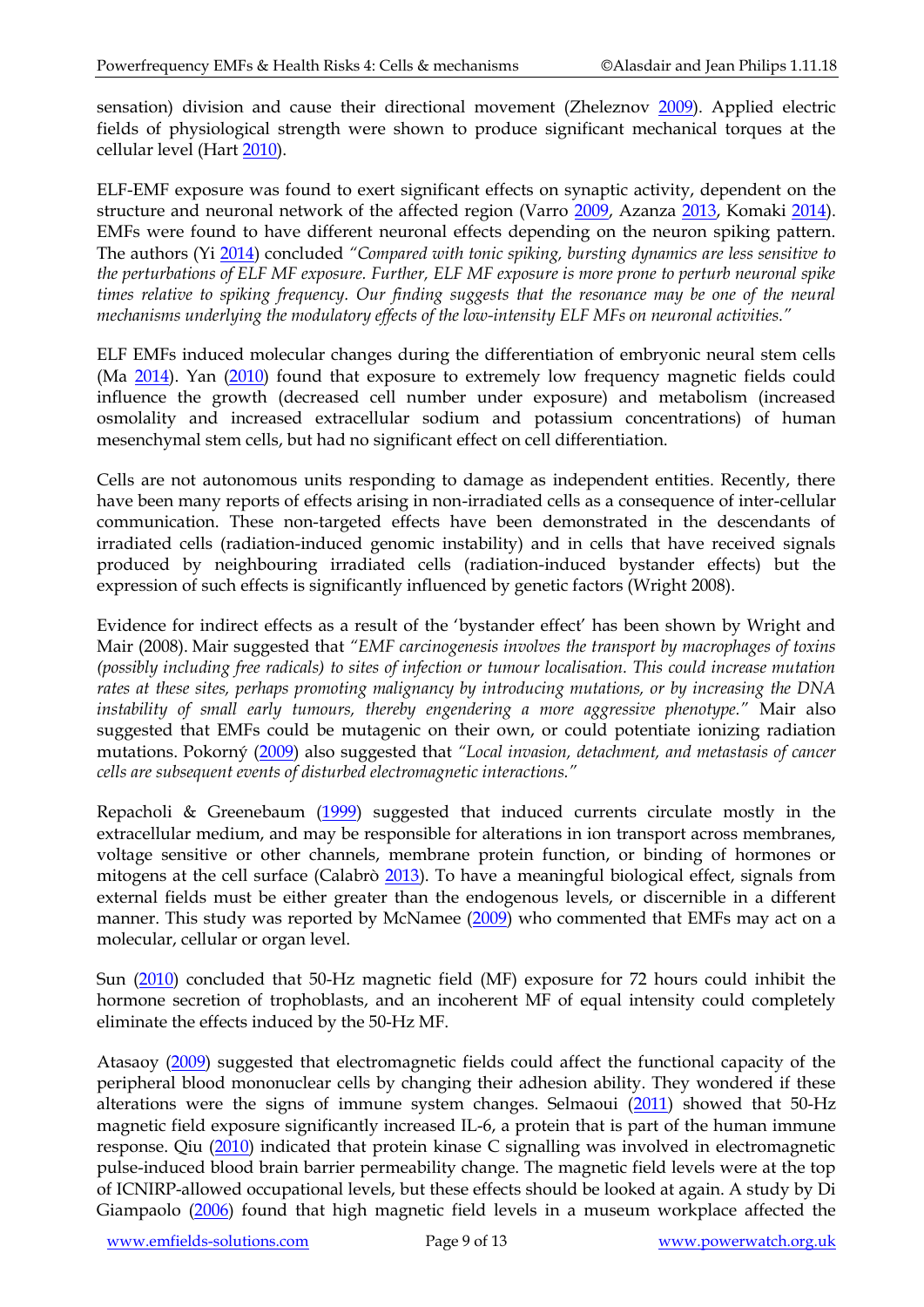immune systems of those working there; the women more than the men. Johansson [\(2009\)](http://www.ncbi.nlm.nih.gov/pubmed/19398310) reviewed papers on the effects of EMFs on the immune system and concludes that *"EMFs disturb immune function through stimulation of various allergic and inflammatory responses, as well as effects on tissue repair processes. Such disturbances increase the risks for various diseases, including cancer."*

Fonken [\(2012\)](http://www.ncbi.nlm.nih.gov/pubmed/22217098) found that light at night affected immune parameters in diurnal rodents. She also found [\(2013\)](http://www.ncbi.nlm.nih.gov/pubmed/24012645) that chronic exposure to even very low levels of light pollution may alter inflammatory responses, including a greater reduction in locomotor activity, increased anorectic behaviour and increased weight loss. She suggested that light at night disrupted core circadian clock mechanisms.

Ravera [\(2011\)](http://www.ncbi.nlm.nih.gov/pubmed/21591890) reported that only membrane-anchored enzymes decreased their activity as a result of exposure to specific levels of EMFs, and that this change was reversible.

John Howard, at a conference in November 2008, introduced a paper describing how he had used fluorescent stains to show that exposure to chemicals (to which the cells were sensitised) and electromagnetic radiation caused almost identical rapid influxes of calcium into living cells. He suggested that Multiple Chemical Sensitivity (MCS) and Electrical Hypersensitivity (EHS) may be very similar and centred on changes in membrane permeability.

Zhang [\(2010\)](http://www.ncbi.nlm.nih.gov/pubmed/20438704) found that 50 Hz 0.8µT magnetic field can induce the uptake of intracellular calcium in osteoblasts. Morabito [\(2010a,](http://www.ncbi.nlm.nih.gov/pubmed/21220925) [2010b\)](http://www.ncbi.nlm.nih.gov/pubmed/20005945) found that acute exposure decreased calcium activity and increased reactive oxygen species (ROS) levels (Rosenspire [2000,](http://www.ncbi.nlm.nih.gov/pubmed/11106607) Jeong [2017\)](https://www.ncbi.nlm.nih.gov/pubmed/28351214), and nitric oxide levels (Pall [2013\)](http://www.ncbi.nlm.nih.gov/pubmed/23802593). Chronic exposure resulted in levels returning to non-exposure levels. Cui [\(2014\)](http://www.ncbi.nlm.nih.gov/pubmed/24360572) concluded that 50Hz ELF-EMF inhibits T-type calcium channels through AA/LTE4 signaling pathway. Another pathway was identified by C Huang [\(2014\)](http://www.ncbi.nlm.nih.gov/pubmed/25111195), where the authors showed that ELF-EMFs activated the ATM-Chk2-p21 pathway in HaCaT cells, inhibiting cell proliferation. An [\(2015\)](http://www.ncbi.nlm.nih.gov/pubmed/25695503) found that 50Hz PF-EMF exposure could affect cell proliferation and cell cycle by downregulation the expression of PCNA and CyclinD1 protein.

Results of a study by Wei [\(2015\)](http://www.ncbi.nlm.nih.gov/pubmed/24499289) indicated that ELF-EMF could regulate calcium-associated activities in heart muscles.

Chiu & Stuchly [\(2005\)](http://www.ncbi.nlm.nih.gov/sites/entrez?Db=pubmed&Cmd=ShowDetailView&TermToSearch=15977739&ordinalpos=14&itool=EntrezSystem2.PEntrez.Pubmed.Pubmed_ResultsPanel.Pubmed_RVDocSum), using two modelling techniques, found that imperceptible contact currents could potentially induce biologically significant changes in transmembrane potential across cellular gap junctions from "several to over 200 microV". It has been suggested by others (Peck & Kavet [2005\)](http://www.ncbi.nlm.nih.gov/sites/entrez?Db=pubmed&Cmd=ShowDetailView&TermToSearch=15787767&ordinalpos=1&itool=EntrezSystem2.PEntrez.Pubmed.Pubmed_ResultsPanel.Pubmed_RVDocSum) that contact currents (such as may be found on domestic water pipes) may be one of the causative mechanisms for leukaemia.

Studies with electric and magnetic fields in the extremely low-frequency range have shown that weak fields can cause charge movement (Albanese [2009\)](http://www.ncbi.nlm.nih.gov/pubmed/19763276). Redistribution of charges in large molecules can trigger conformational changes that play a key role in membrane transport proteins, including ion channels, and probably account for DNA stimulation to initiate protein synthesis (Blank [2008,](http://www.ncbi.nlm.nih.gov/pubmed/18327711) Ye & Curcuru [2016\)](https://www.ncbi.nlm.nih.gov/pubmed/27053164). He concluded that weak EMFs can control and amplify biological processes.

Liboff [\(2009\)](http://preview.ncbi.nlm.nih.gov/pubmed/19811395) found that changes in human body bioimpedance are significantly altered during exposure to ion cyclotron resonance (ICR) magnetic field combinations. Some of the effects were only found at ultra-low AC magnetic intensities. These findings reinforce the idea that *"physical factors acting to influence the electric polarization in living organisms play a key role in biology."* 

Dendrites in the brain have been reported to be electrically excitable, requiring less stimulation than is normally required for biological changes (Sastre & Kavet [2002\)](http://www.ncbi.nlm.nih.gov/pubmed/12199552). Changes in dendrites in the medial entorhinal cortex (a part of neural network that is closely related to learning and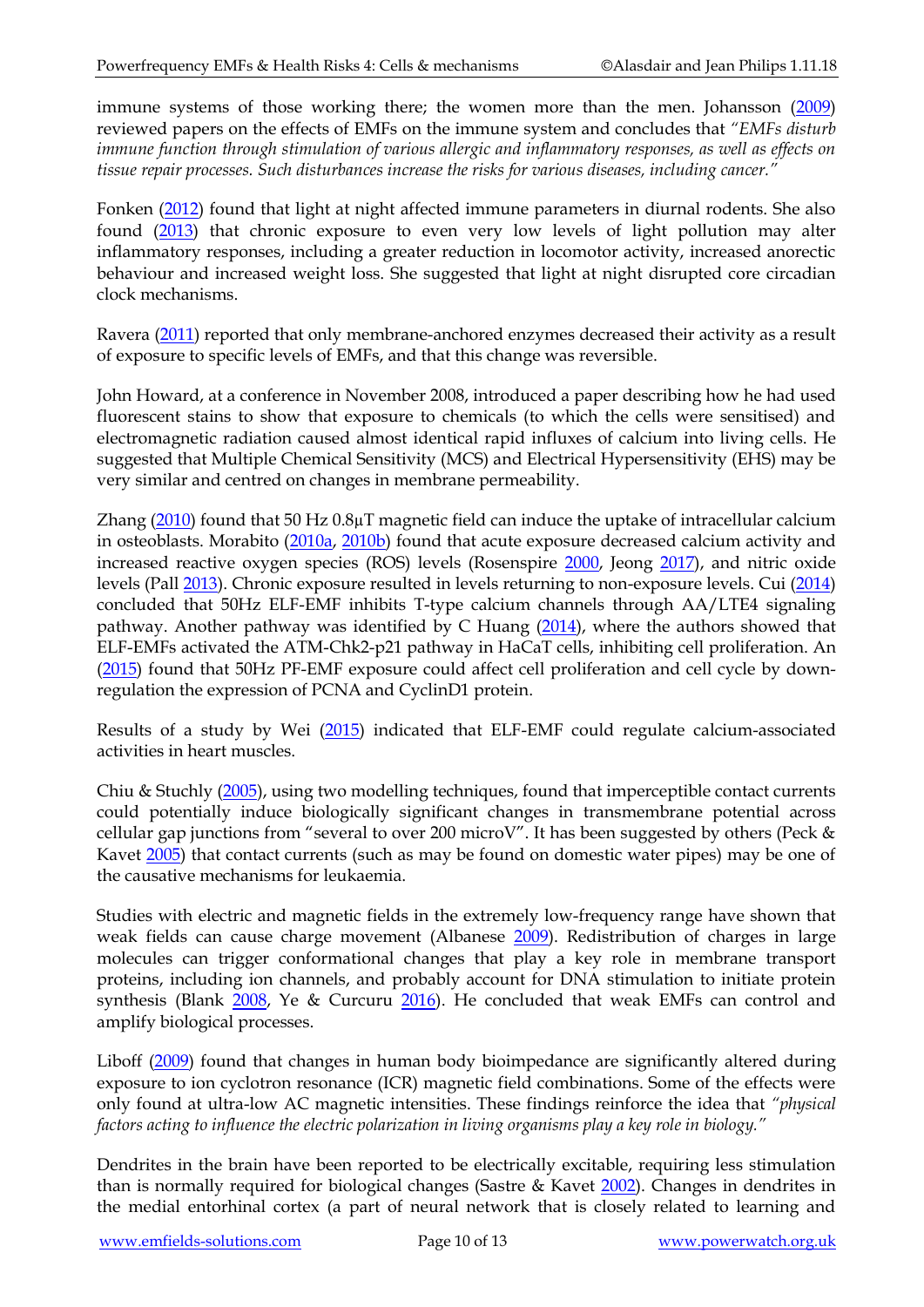memory), were identified by Xiong [\(2013\)](http://www.ncbi.nlm.nih.gov/pubmed/24376717), who felt that these findings may help explain the ELF magnetic field exposure-induced impairment in cognitive functions.

Davanipour & Sobel [\(2009\)](http://www.ncbi.nlm.nih.gov/pubmed/19278839) reviewed the research into EMF and the risks of Alzheimer's disease and breast cancer. They concluded that long-term significant occupational exposure increased the risk of both and suggested two biological processes that may be responsible; increased production of amyloid beta and decreased production of melatonin, as did Noonan [\(2002\)](http://www.ncbi.nlm.nih.gov/pubmed/12185798). Del Giudice [\(2007\)](http://www.ncbi.nlm.nih.gov/pubmed/17382472) found a significant increase of amyloid-beta peptide secretion following overnight exposure to low frequency EMFs.

Contalbrigo [\(2009\)](http://www.ncbi.nlm.nih.gov/pubmed/19950532) said that exposure to different electromagnetic fields is responsible for the variations of some haematochemical parameters in rats, which could explain some of the variability in experimental findings (Cakir [2009\)](http://www.ncbi.nlm.nih.gov/pubmed/19766897). Magnetoreception may be more common than has been allowed for which could explain some of the variability, too, as in the preceding experiment. Robertson [\(2010\)](http://www.ncbi.nlm.nih.gov/pubmed/19656823) found changes in brain activity from pulsed EMFs, using functional brain imaging to observe them, and explained them in terms of brain changes involved in the processing of acute thermal pain.

Simkó [\(2004\)](http://www.ncbi.nlm.nih.gov/sites/entrez?Db=pubmed&Cmd=ShowDetailView&TermToSearch=15517098&ordinalpos=9&itool=EntrezSystem2.PEntrez.Pubmed.Pubmed_ResultsPanel.Pubmed_RVDocSum), in an overview of cellular studies, presents a model describing potential mechanisms for EMF exposure causing cell changes, which could lead to carcinogenesis. Pokorný [\(2008\)](http://www.ncbi.nlm.nih.gov/pubmed/18697613) suggested that the interaction forces between cancer cells may be smaller than the interaction between healthy cells and cancer cells, and that the "mechanism of malignity, i.e. local invasion, detachment of cancer cells, and metastasis, is assumed to depend on the electromagnetic field" which presumably is open to disruption.

In a study by Zhang [\(2013\)](http://www.ncbi.nlm.nih.gov/pubmed/22926783), low frequency EMFs significantly enhanced the proliferation of human epidermal stem cells (hESC) in a frequency-dependent manner, with the highest cell proliferation rate at 50 Hz. Razavi [\(2014\)](https://www.ncbi.nlm.nih.gov/pubmed/24592372) found enhanced proliferation of hADSCs at 50 Hz. Exposure to a low frequency EMF significantly increased the percentage of cells at the S phase of the cell cycle, coupled with a decrease in the percentage of cells in the G1 phase, but the effect was not frequency dependent.

Park [\(2013\)](http://www.ncbi.nlm.nih.gov/pubmed/23411410) found that neural differentiation of human bone marrow stem cells were induced by EMF through mild generation of ROS.

The effect of EMF exposure on gene induction has been investigated using heat shock proteins, which play a role in cellular signal transduction pathways and are involved in essential cellular functions such as cell proliferation, differentiation and the initiation of apoptosis (Morano & Thiele [1999\)](http://www.ncbi.nlm.nih.gov/pubmed/10440228). Other methods have also demonstrated the potential mechanism by which MF influence cell growth and differentiation (RY Wu [2000\)](http://www.ncbi.nlm.nih.gov/pubmed/10972983). Lin [\(2001\)](http://www.ncbi.nlm.nih.gov/pubmed/11180404) found that responses to magnetic fields were dependent on particular gene sequences, or cell status (Garip & Akan 2010) and changed when these mutated, and Tokalov & Gutzeit [\(2004\)](http://www.ncbi.nlm.nih.gov/pubmed/14757377) found that responsiveness was dependent on field strength, with 'windows' of maximum response, or which cells were targeted (Ivancsits [2005\)](https://www.ncbi.nlm.nih.gov/pubmed/15899587). ELF magnetic fields stimulated cell growth under specific conditions of exposure (Belyaev [2011\)](http://www.ncbi.nlm.nih.gov/pubmed/21453783), whilst other studies (Lee [2015\)](https://www.ncbi.nlm.nih.gov/pubmed/26239017) showed decreased cell growth. Lin [\(1998a](http://www.ncbi.nlm.nih.gov/sites/entrez?Db=pubmed&Cmd=ShowDetailView&TermToSearch=9706866&ordinalpos=2&itool=EntrezSystem2.PEntrez.Pubmed.Pubmed_ResultsPanel.Pubmed_RVDocSum), [1998b\)](http://www.ncbi.nlm.nih.gov/sites/entrez?Db=pubmed&Cmd=ShowDetailView&TermToSearch=9548565&ordinalpos=39&itool=EntrezSystem2.PEntrez.Pubmed.Pubmed_ResultsPanel.Pubmed_RVDocSum) suggested that the heat shock factor was activated in exposed cells, and also that there was a increase in c-myc transcripts. Lin said "*Because magnetic fields penetrate the cell, they could well react with conducting electrons present in the stacked bases of the DNA,"* though the response did seem to depend on the presence of elevated protein levels. Strasák [\(2009\)](http://www.ncbi.nlm.nih.gov/pubmed/19337900) found protein (c-Jun) changes in the brains of mice exposed to magnetic fields. Both protein carbonyl and malondialdehyde levels in rat brains were altered by long-term exposure to either 100 or 500 μT ELF-MF (Akdag [2013\)](http://www.ncbi.nlm.nih.gov/pubmed/23324065). These are very high levels of exposure, and would not be found in places of normal human exposure. Balassa [\(2013\)](http://www.ncbi.nlm.nih.gov/pubmed/24012627) found changes in synaptic efficacy in the brains of rats exposed to ELF-MFs during pregnancy, or postnatally.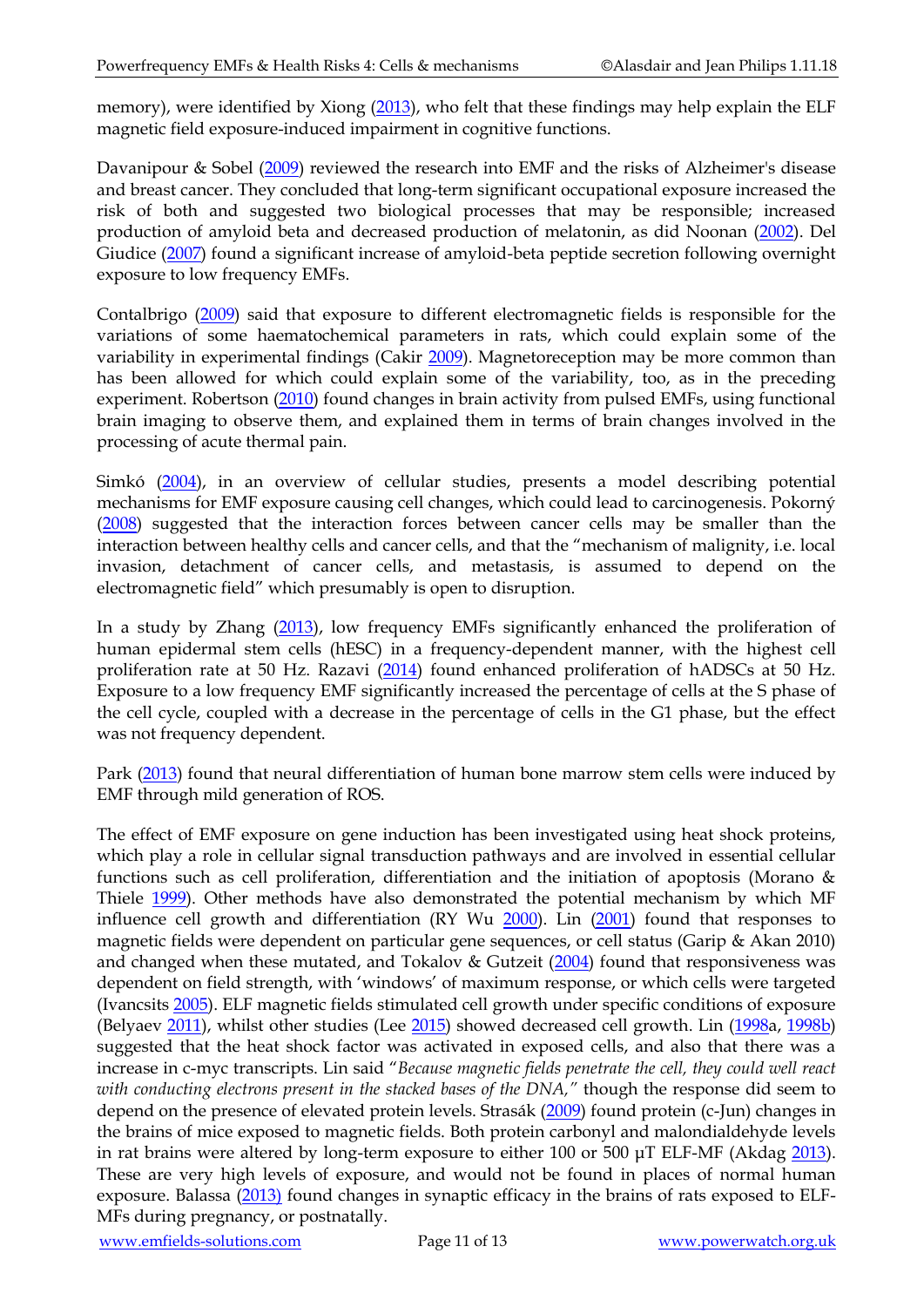Yang [\(2008\)](http://www.ncbi.nlm.nih.gov/pubmed/19052983) found genetic markers that showed those carrying this gene variant were four times more likely to develop childhood leukaemia if they also live within 100 metres of powerlines or transformers, compared to those with a fully functioning version of the gene. This groundbreaking piece of research indicates a potential for identifying individual susceptibility.

Cells which clump together take up less oxygen and also raise the risk of thrombosis.

Liboff [\(2014\)](http://www.ncbi.nlm.nih.gov/pubmed/23915203) offers an explanation for the effect of weak magnetic fields with biological systems. He says *"the biological basis is likely to be found in the weak (-50 nT) daily swing in the geomagnetic field that results from the solar tidal force on free electrons in the upper atmosphere, a remarkably constant effect exactly in phase with the solar diurnal change. Because this magnetic change is locked into the solarderived everyday diurnal response in living things, one can argue that it acts as a surrogate for the solar variation, and therefore plays a role in chronobiological processes. This implies that weak magnetic field interactions may have a chronodisruptive basis, homologous to the more familiar effects on the biological clock arising from sleep deprivation, phase-shift employment and light at night. It is conceivable that the widespread sensitivity of biological systems to weak ELF magnetic fields is vestigially derived from this diurnal geomagnetic effect."*

Liboff [\(2016\)](https://www.tandfonline.com/doi/full/10.3109/15368378.2015.1057641?src=recsys) also hypothesises *"Many reports over the last few decades have provided evidence that living tissue is robustly sensitive to ultrasmall (1–100 nT) ELF magnetic fields overlapping the γfrequency range often associated with awareness. An example taken from animal behaviour (coherent bird flocking) lends support to the possibility of a disembodied electromagnetic consciousness."*

#### **Airborne pollutant effects**

Airborne pollutant particles are known to have a significant effect on health. The strong electric fields associated with high voltage power lines may affect the charge on the chemicals found in traffic pollution, making them more likely to be absorbed by the body. This effect can be observed up to 7 kilometres downwind of a high voltage powerline (Fews [1999a\)](http://www.ncbi.nlm.nih.gov/pubmed/10622258). The older the cable and the wetter the weather the more charged ions are emitted (Fews [1999b\)](http://www.ncbi.nlm.nih.gov/pubmed/10622257). These small particles are in the size range where electrical charging can significantly increase lung deposition on inhalation.

#### **Other potential synergistic effects**

Soffritti [\(2016\)](http://www.ncbi.nlm.nih.gov/pubmed/26894944) studied groups of male and female Sprague-Dawley rats exposed from prenatal life until natural death to 20 or 1000 μT sinusoidal 50Hz magnetic fields and also to 0.1 Gy gamma radiation delivered as a single acute exposure at 6 weeks of age. The results of the study showed significant carcinogenic effects for the mammary gland in males and females and a significant increased incidence of malignant schwannomas of the heart as well as increased incidence of lymphomas/leukaemias in males. The authors felt that the results called for a re-evaluation of the safety of non-ionizing radiation.

Yoon [\(2014\)](https://www.ncbi.nlm.nih.gov/pubmed/24467330) found that magnetic field exposure and gamma radiation could act synergistically to damage DNA in human lung fibroblasts and human lung epithelial cells.

Lead contamination in the presence of an EMF exacerbates the oxidative damage to plasma proteins which could be a health problem for workers in industrial fields, battery manufacturing companies, and power plants (Ansarihadipour & Bayatiani [2016\)](https://www.ncbi.nlm.nih.gov/pubmed/27651951). Hassan & Abdelkawi [\(2014\)](https://www.ncbi.nlm.nih.gov/pubmed/23781988) suggested that the combination of cadmium and magnetic field exposure could increase the risk of plasma damage in rats via oxidative stress.

Low magnetic fields could enhance the process of mutation in human lymphocytes caused by benzo(a)pyrene rather than initiating mutations itself (YH Cho & HW Chun[g 2003\)](https://www.ncbi.nlm.nih.gov/pubmed/12697378).